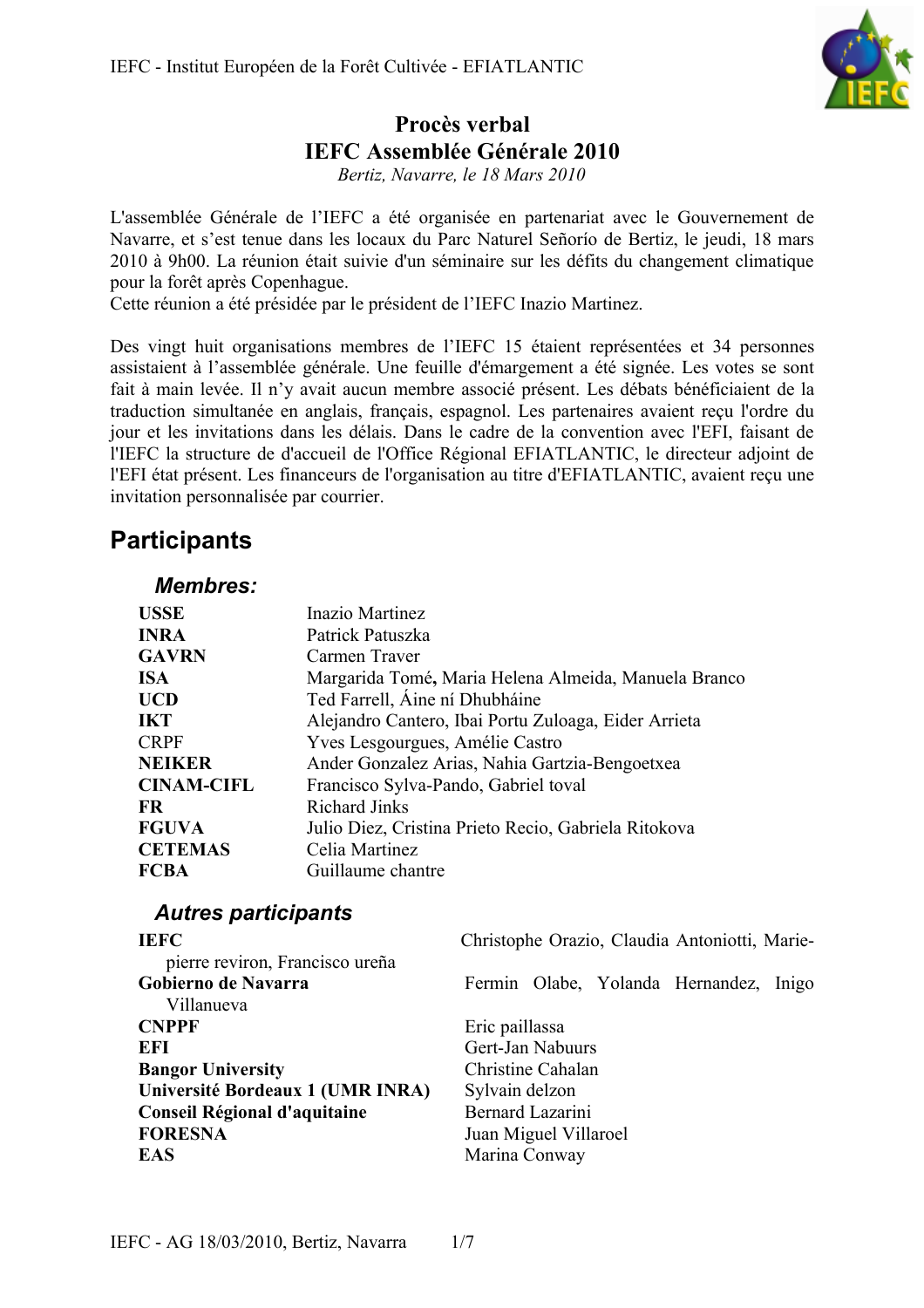# **Décisions**

# *Les délibérations suivantes ont été soumises aux votes et approuvées :*

D1: Le rapport financier 2009 et le budget 2010 présentés par Christophe Orazio ont été approuvés à l'unanimité par l'Assemblée générale.

D2 : le mandat du commissaire au compte M. Giraud a été reconduit par un vote à l'unanimité.

D3 : les frais d'adhésion 2010 restent inchangés.

D4 : En accord avec les délibérations de la précédente assemblée générale, le nouveau conseil d'administration a été élu à l'unanimité moins deux voix (abstentions). Conformément aux statuts, il a élu en son sein les membres du bureau. Il se compose des personnes physiques suivantes :

- M. Ted Farrel, Président,
- M. Yves Lesgourgues, Vice-président,
- Mme Margarida Tomé, Vice-présidente,
- M. Christian Pinaudeau, Trésorier,
- M. Julio Diez, Secrétaire,
- M. Jean-Michel Carnus
- M. Peter Free Smith
- M. Fermin Olabe
- M. Agustin Merino
- M. Inazio Martinez

Ce conseil d'administration auquel s'ajoutent les représentants des donneurs (Conseil régional d'Aquitaine, Ministère de l'Agriculture) constitue le comité consultatif d'EFIATLANTIC.

## *Les résolutions suivantes ont été approuvées :*

R1: Les minutes de l'assemblée générale précédente transmises en ligne et disponibles sur le site web de l'IEFC ont été approuvées.

R2 : Le vote en ligne des partenaires pour le choix de l'image représentant EFIATLANTIC a été validé (aiguille de pin avec une goutte d'eau perlant).

R3 : la prochaine assemblée générale de l'IEFC se tiendra au Portugal en 2011.

Fait le 24 mars 2010 à Cestas france

Signature du président sortant Signature du président élu Inazio Martinez Ted farrel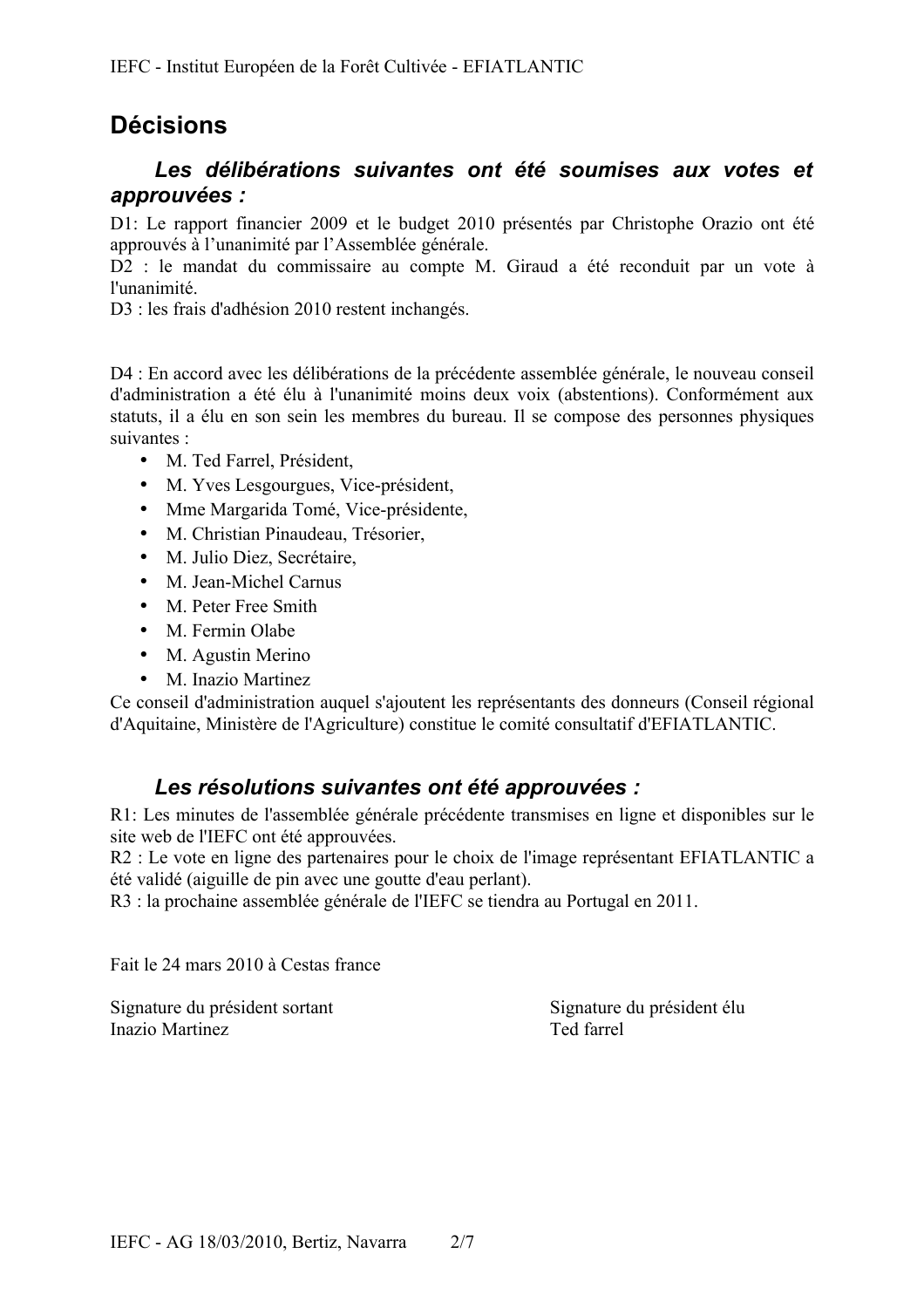# **Minutes of the meeting**

# *Opening of the annual meeting*

## **By the IEFC president Inazio Martinez**

The president opened the meeting explaining that since 2009, the IEFC general assembly is also the EFIATLANTIC annual meeting where donors and members can exchange their opinions on the work implemented inside the network and the future opportunities and needs. Since 2009, official starting date of the regional office, the work done by IEFC team and network is made in the name of EFIATLANTIC. He also reminded audience of the long experience of cooperation without competition accumulated by IEFC.

The previous minutes sent in 2009 and available on the iefc intranet where approved. The agenda of the day was approved.

## **Welcome address by fermin olabe (Navarra)**

The speaker welcomed the participants explaining that the location was managed by Navarra. Then he described some of the specifics of forestry in Navarra such as :

- An uncontrolled expansion of forest areas,
- 70% of area certified,
- Fight to keep forest industry,
- 400 000 cubic meters of wood produced but also lots of services such as mushrooms, pecharan, honey, …
- Many factors limiting wood mobilisation whatever the end-use
- NATURA 2000 good fund raising opportunity

## *Activity report of 2009*

### **Past projects management**

### **FORSEE project**

C. Orazio reminded that the last payment of an amount of 411 137.62 euros occurred in March 2009. The translation of the synthesis done by M. Martre in May was completed in summer and sent to EFI for publication in October. Feed back from Risto Paivinen the chief editor for discussion papers came only in March 2010.

On IEFC website (forsee.iefc.net) on-line consultation of by indicator is now available.

The methods developed in FORSEE project have been taken up by NFI for dead wood and for Carbon stock assessment in France and Aquitaine. C. Orazio participates in the national committee on indicators in France to promote methods developed in the frame of the projects. I.M.: Asked if equivalent committees exists in other countries. He also encouraged the FORSEE members to promote the results.

### **DEFOR :**

The closure of the DEFOR project took a long time after the end of the project (June 2008). A long administrative dialogue with INTERREG has been done with many audits so that all missing documents were provided in early January 2010. Last payment (590 000€) should occur in few weeks;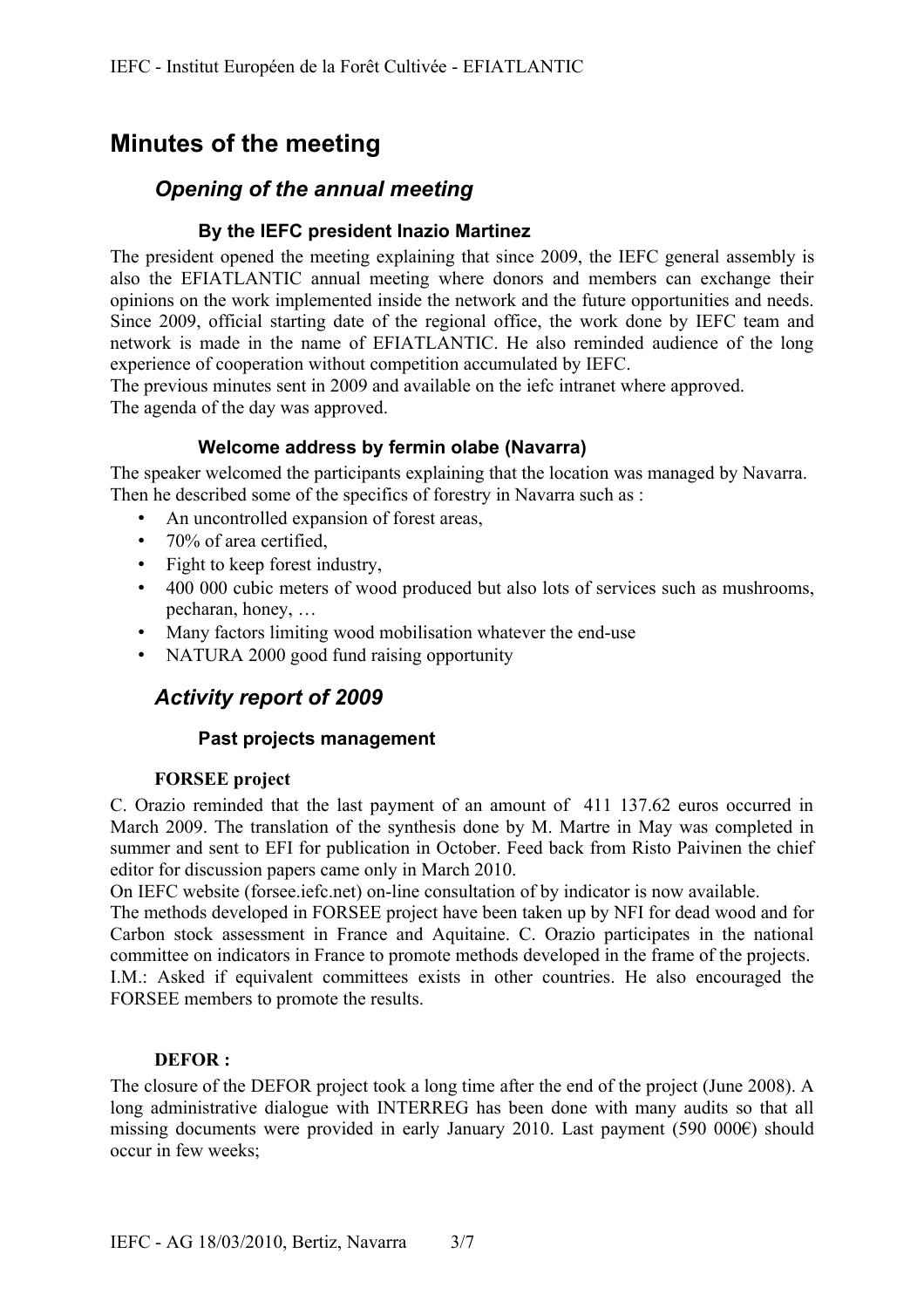I. M. reminded that many regional events were organised in the frame of the DEFOR projects; regional impact was quite high for such a short project.

## **Projects initiated in 2009**

#### **REINFFORCE**

This INTERREG project, started in February 2009, has been focusing on the selection process of the 32 species and 195 provenances for the network of 35 arboretum.

The main challenges for 2010 are: to refine the design of the arboretum, to produce the 100000 seedlings, to draft the protocols for monitoring of phenology, forest-health and growth, to design the demonstration sites.

#### **STORM**

The selection process of the 10 most damaging storms was presented; From these storms, policy advice for the European Commission will be prepared. C. Orazio announced a workshop organised for July the  $1<sup>st</sup>$  in Brussels to define an appropriate policy mix.

#### **Post-doc on nematode risk management**

The content of the report made in November and December on nematode vector biology was explained.

YL asked to consider the new European policy for agriculture in the storm project.

#### **2009 Events**

Marie-pierre reviron recalled the events organised in 2009 :

- Launching of EFIATLANTIC (February 23) Regional Council of Aquitaine, Bordeaux, France : more than 55 persons from the European Atlantic Arc countries attended the launch
- REINFFORCE (European Feder Interreg IV project) kick-off meeting (February 24) Regional Concil of Aquitaine, Bordeaux, France : 53 persons
- « Stand stability and climate change » (May 20) Edinburgh, Scotland, seminar organised by REINFFORCE : 18 persons
- « Climate change, new threats for Atlantic forests: pest and diseases » (September 30) Lisbon, Portugal, seminar organised by REINFFORCE : 25 persons

M.-P. Reviron also listed events where the network was represented.

### **2009 Publications**

M-P. Reviron also listed the publication of the network in 2009.

Some of the partners asked why the detail of only one of the scientific publications was listed.

C.O. Explained that only publications with the name of a team members are planned to be taken into account by EFI.

MT. : suggested account should also be taken of all PhD related papers published after FORSEE, as they are the direct result of the group activity. She also asked if instead of only putting references to the project in the acknowledgement, it was possible to associate the author to the institute directly (putting two organisations names). The idea was approved, but since 2009 the question is to know if we should put EFIATLANTIC or IEFC. It was suggested that either is welcome according to the official project coordinator.

GJ N asked if we consider that we reached a satisfying information transfer?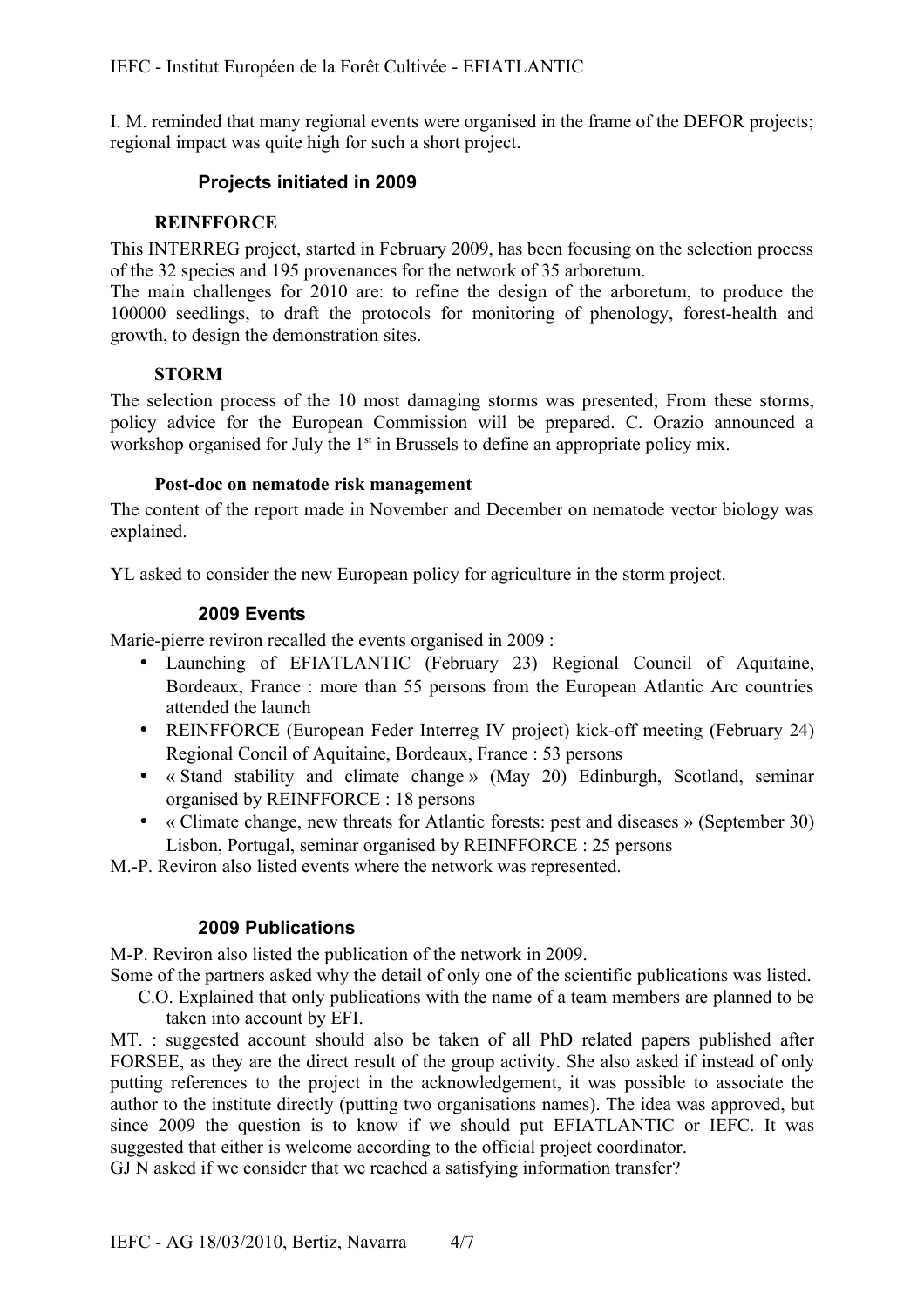IM answered that during the project many events are organised with a targeted audience and that a lot of transfer of information is done that way. The composition of the consortium is also part of the transfer strategy.

### **Management**

C. Orazio reminded that in 2009, we announced that IEFC will be used as a foundation collecting funds for EFIATLANTIC, and providing the advisory group. Finally, for taxation reasons, and as long as France has not signed a host agreement, it is easier to keep salaries paid by IEFC and seconded according to a term of references (distributed as background material) to EFI. Problems for Spanish donors to fulfil commitments where also discussed. This uncertainty made it difficult to contract people from the beginning of 2009.

YL : noted that because of this uncertainty, we must have huge cash flow problems.

C.O.: answered, that now that we have four employees, it can be a real problem. It is the reason why we have to increase the cash-reserves from 100 000  $\epsilon$  to 200 000  $\epsilon$ , to be sure to pay the salaries and the partners on time. To reach this objective we need again a net result of 40000€-50000€ in 2010. Then cash flow will be less problematic.

# *Perspectives*

## **Research**

C. Orazio presented the concerted action on "profitability of the forest sector" that should be a shared effort between EFI regional offices. Contacts with Castilla y Leon to get a PhD on this topic will be made.

Presentation of the ROKFOR project aiming at a coordinated funding for forest research in between the five participating regions was also discussed.

Most of the time was dedicated to the presentation of the new INTERREG proposal. This proposal will focus on Sylviculture and Risk management. At this stage, it was agreed to organise all the technical activities under 3 groups of task to increase the chance of success : "System for region management of risk", "Practices on the field for risk management" and "decision support tool for risk management". In this new frame, only INRA, CRPF, ISA, UCP, CETEMAS y NEIKER/IKT confirmed their contribution, UTAD is leaving the partnership to join the proposal on biodiversity management with USSE. Portuguese from ALTRI want also to wok on particular diseases of eucalyptus. TRAGSA and FCBA, did not confirm that they are still interested by this new approach, further contact will be done. It was pointed out that we should not exceed 10 partners and a budget of 1.5M to have chances of success. The next step is to provide to IEFC a detailed description of the tasks that will be done in the frame of the project with a budget and commitment letter for co-funding before end of March.

Maria Helena Almeida informed the attendees that she will start to draft a COST action on reproductive material availability to harmonize European classification on this topic;

C.O. Announced that Barry Gardiner is also drafting a COST action titled COST ACTION – FOREST DISTRURBANCE: RISK AND IMPACTS. It will be submitted next week.

### **Advocacy**

Inazio martinez described the main activities done for advocacy of the regional office activities : visits to regional governments, meetings with forest platform, attendance to European committees, ...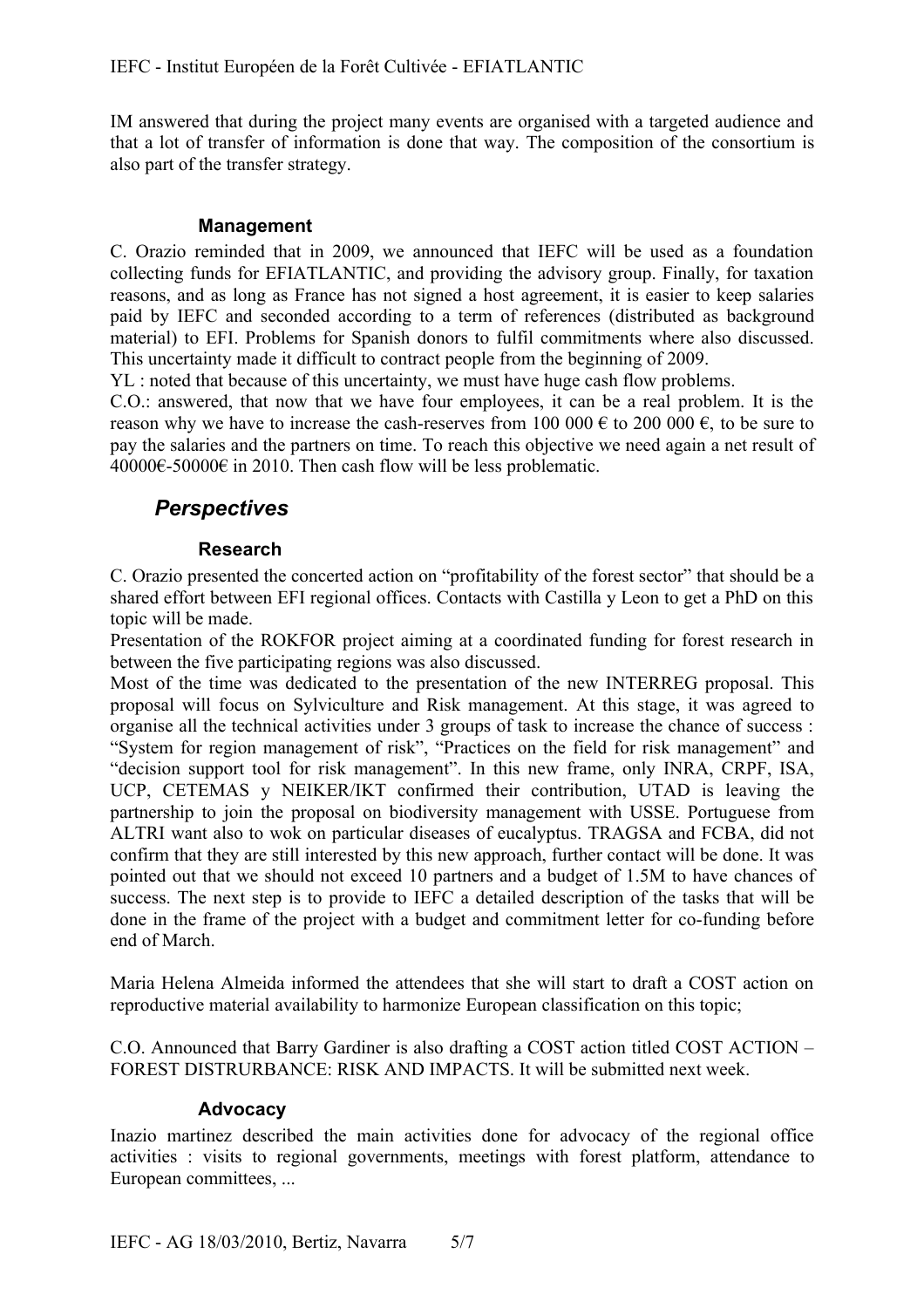G-J. N asked what is the main message of EFIATLANTIC

I.M. Said that it is the benefit of planted forests, but that there is no formal consultation or statement on this, it is a shared feeling from the network members.

## **Networking**

F.Ureña reminded all the channels and tools available. He also explained that the experts' database of IEFC was supposed to be used as seed for a more European one inside EFI.

## **Communication**

M-P reviron mainly reminded the communication material that is in preparation for EFIATLANTIC (leaflet distributed) and the main publications expected dealing with storms and Criteria and Indicators for sustainable forest management.

The workshop on forest policies on storms in bruxelle in July and the one on research needs in forest in Aquitaine in October were also announced.

The decision was made to organise the workshop on nematode in January 2011 in Galicia. The next annual meeting of EFIATLANTIC will take place in Portugal.

# *Budget*

The past budget and 2010 budget was approved. The renewal of the account auditor also.

# *EFI-IEFC matters*

C. Orazio started a discussion about the double membership fees : for IEFC and for EFI.

T.F: reminded that the main challenge is to keep the dynamic of IEFC group in the new frame of EFIATLANTIC. It is important that the benefits that IEFC has offered to its members should not be diminished by the establishment of the regional office. He suggested that the principal function of IEFC should be in technology transfer, communicating the results of research to members; for the most part, membership would consist of non-research organisations, who did not have a direct interest in EFI. No organisation would be obliged to pay a subscription to both organisation. Scientific organisations would subscribe to EFI, others to IEFC.

Y.L: said that doing so we would come back to separate transfer organisation from the scientific organisation, loosing the main interest of the network. He felt the issue needed further careful thought and discussion.

M.T said that she was happy to pay for both and that both have interest.

GJ Nabuur supported this opinion, and said that for the coming years it should remain like that and that term of reference should integrate the special connexions between IEFC and EFIATLANTIC .

The decision was made to keep IEFC membership fees, and to discuss about the future options with the advisory group.

No time left to discuss about databases property rights.

GJ N presented the regional offices' development in Europe, showing that mainly EFIATLANTIC and EFICENT had started work, EFIMED having started two years ago.

He also reminded that countries will be part of EFI council, and that the ROs can play a role to keep contact with countries.

Then the new board was elected.